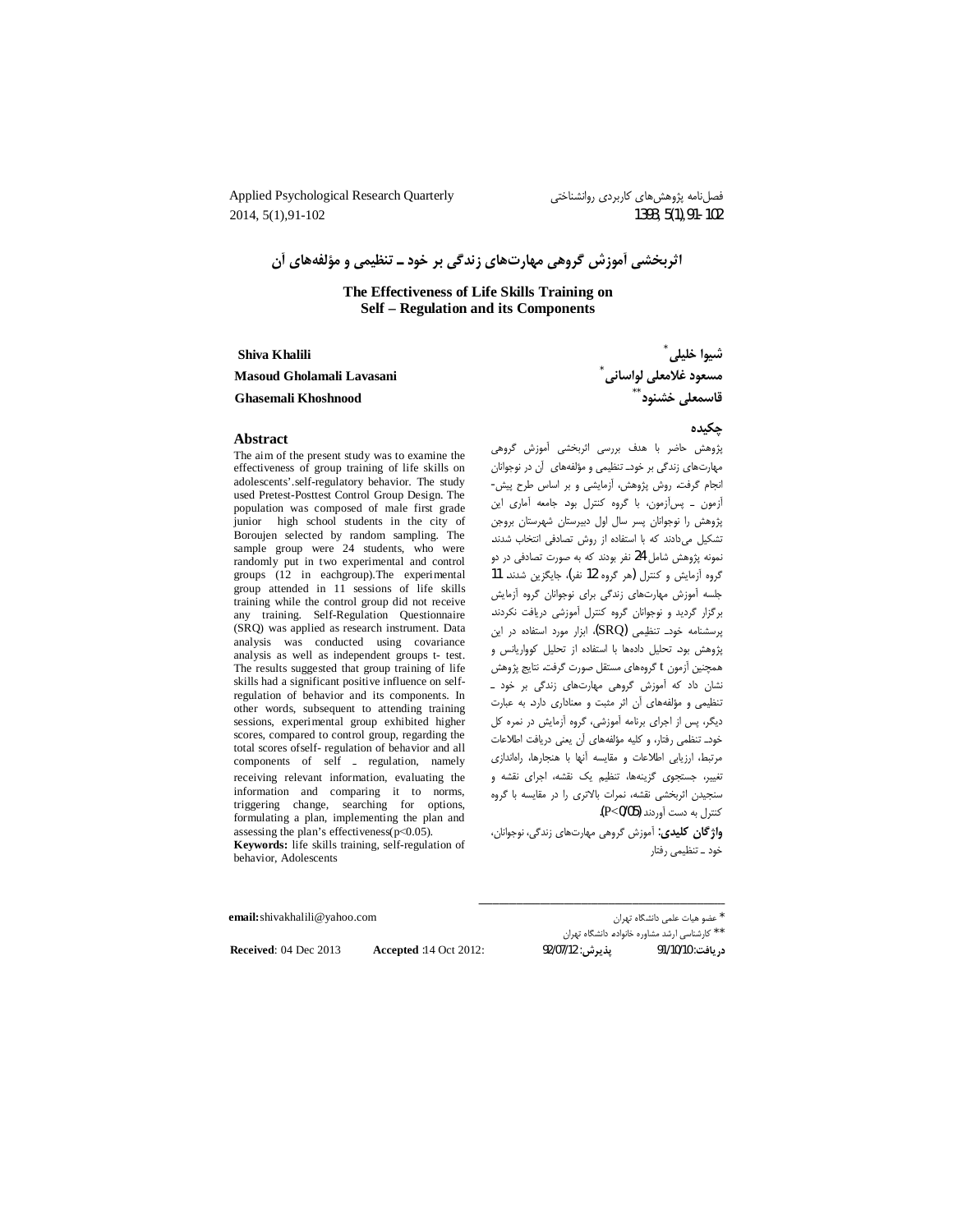### مقدمه

امروزه علی رغم ایجاد تغییرات عمیق فرهنگی و تغییر در شیوههای زندگی، بسیاری از افراد در رویارویی با مشکلات زندگی فاقد توانایی های لازم و اساسی هستند، و همین امر آنان را در مواجهه با مشکلات و مقتضیات زندگی آسیبپذیر نموده و در معرض انواع اختلالات روانی ـ اجتماعی و رفتاری قرار میدهد (داردن و گازاد، 1996). برای رویارویی با این مشکلات، دستیابی به توانمندیها و مهارتهای زندگی ضروری است. یادگیری مهارتهای زندگی، فرد را برای مواجهه مؤثر با چالشها، و نیز غلبه بر تنشها و مشکلات پیشررو در زندگی آماده میکند. اصطلاح مهارتهای زندگی<sup>!</sup>، به گروه بزرگی از مهارتهای روانی ـ اجتماعی و میان فردی گفته میشود که می تواند به افراد کمک کند تا تصمیماتشان را با آگاهی اتخاذ کنند، به طور مؤثر ارتباط برقرار کنند، مهارتهای مقابلهای و مدیریت شخصی خود را گسترش دهند و زندگی سالمی داشته باشند (یونیسف، 2003). پی نوتی (2001)، مهارتهای زندگی را عبارت از تواناییهایی میداند که باعث بروز رفتارهای مثبت افراد در مواجهه با چالشهای زندگی میشود و نیروی لازم را در افراد برای بقای زیستن فراهم میکند. مهارتهای زندگی، هم به صورت یک راهکار ارتقای سلامت٫وانی، و هم به صورت ابزاری در پیشگیری از آسیبهای روانی \_ اجتماعی مبتلا به جامعه نظیر اعتیاد، خشونتهای خانگی و اجتماعی، آزار کودکان، خودکشی، ایدز و موارد مشابه قابل استفاده است. به طور کلی، مهارتهای زندگی ابزاری قوی در دست متولیان بهداشت روانی در جامعه، جهت توانمندسازی افراد در ابعاد روانی \_ اجتماعی است. این مهارتها به افراد کمک می کند تا مثبت عمل کرده، و هم خودشان و هم جامعه را از آسیبها حفظ، و سطح بهداشت روانی خود و جامعه را ارتقا بخشند.

آموزش مهارتهای زندگی در کشورهای مختلف از جمله ایران برنامهریزی شده، و در دست اجرا است (یوراحمدی و جلالی، 1386). از جمله پژوهش های داخلی و خارجی که در این زمینه انجام شده، می توان به این موارد اشاره کرد: حاجامینی (1387)، نشان داد که بین قبل و بعد از آموزش مهارتهای زندگی، در بعد استرس، اضطراب، و نمره کل واکنش هیجانی تفاوت معناداری وجود دارد. گینر، وبستر و چمپین (2003)، نقش آموزش مهارتهای زندگی را در کاهش رفتارهای پرخطر و خشونت در دانش[موزان ثابت کردهاند. اسمیت و گری (2005)، نشان دادند که آموزش مهارتهای زندگی احساس یادگیرنده را در مورد خود و دیگران تحت تأثیر قرا میدهد، و این مطلب اثر معنیداری بر تواناییهای رهبری و مدیریت ابراز وجود دانش[موزان دارد. تاتل (2006)، نشان داد که آموزش مهارتهای زندگی در بهبود توانایی برقراری ارتباط مثبت و همچنین انعطاف پذیری نوجوانان مؤثر است.

1. life skills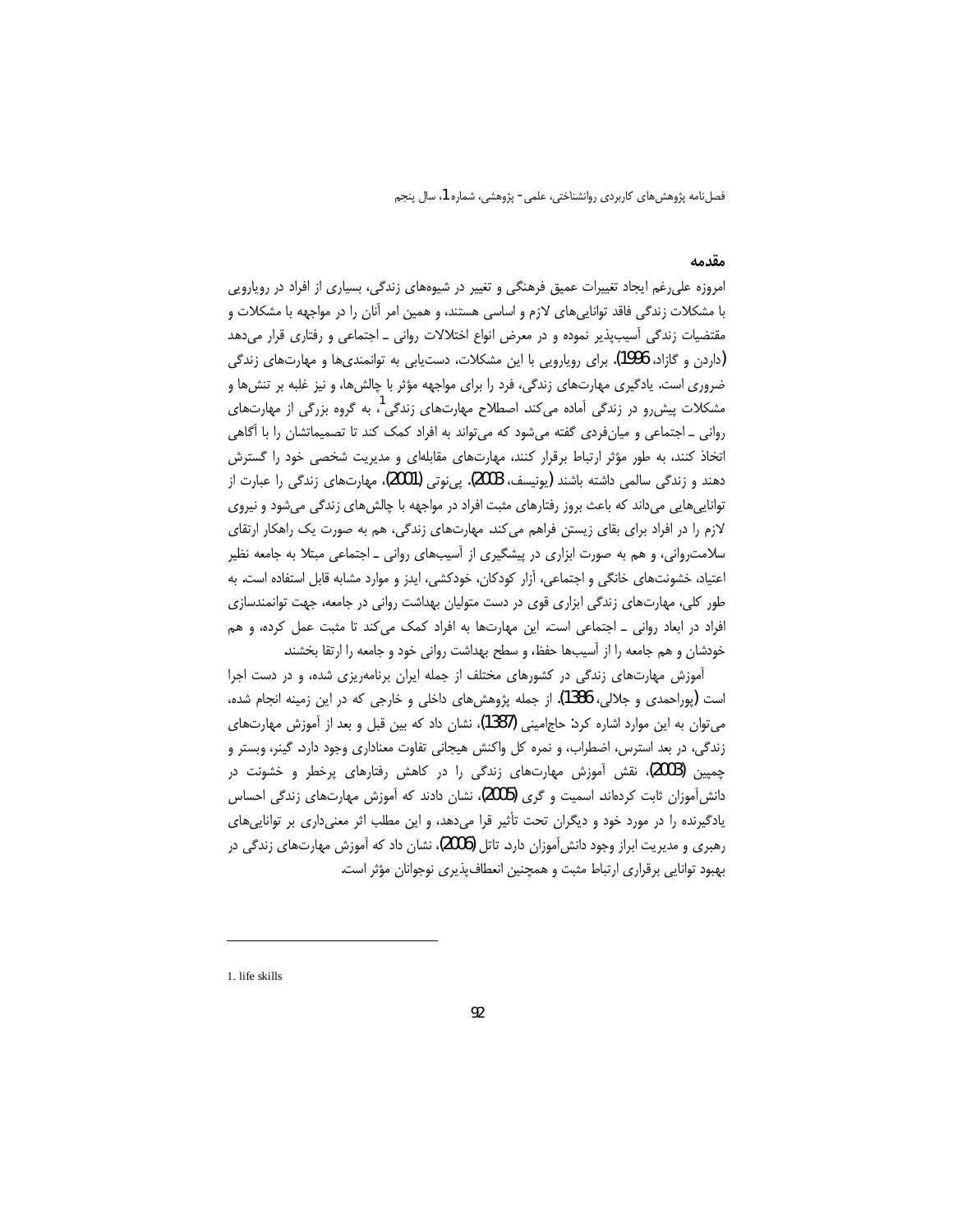خود- تنظیمی، توانایی برای پرورش دادن، انجام دادن و به طور انعطاف پذیر ادامه دادن رفتار طرحریزی شده برای رسیدن به هدف شخصی میباشد (میلر و برون، 1991). خود- تنظیمی شامل خود- اجرایی کارهای دقیق، مثل طرح٫یزی، اجرا کردن و نظارت کردن می باشد (بوکرتس، 1994؛ کورنو و رورکمیر، 1985؛ سانک، 1991؛ زیمرمن، 1994). مفاهیم اصلی خود- تنظیمی، به طور صریح یا ضمنی، روی ارزیابی شخصی از هدف تأکید دارند. خود- تنظیمی، یک جهتدهی سیستماتیک را به سوی پیشرفت هدفهاي شخصي ايجاب مي كند (زيمرمن، 1989). چيولرت و ديباكر (2004)، اثربخشي نقشه كشي مفهومی را بر پیشرفت، خود- تنظیمی و خودکارآمدی دانشآموزان دو زبانه انگلیسی مورد بررسی قرار دادند، که یافتهها تفاوت معناداری بین گروه کنترل و آزمایش نشان داد. سانز<sup>2</sup> و همکاران (2003)، اثر آموزش مهارتهای خود- تنظیمی را بر خود- تنظیمی، جرأت داشتن و همدلی مورد بررسی قرار دادند که یافتهها تفاوت معناداری بین گروه کنترل و آزمایش نشان داد. خودآگاهی (از مهارتهای زندگی)، به ما اجازه میدهد تا نحوهی رفتار خود را برای رسیدن به اهداف و ایدهآل های خود ارزیابی کنیم. در خود-تنظیمی، فرد از رفتار خود، ارزیابی به عمل می آورد، و چنانچه متناسب با استانداردهایش باشد، رفتارش خوب ارزیابی شده و باعث خوشحالی او میشود، و اگر این رفتار متناسب با استانداردها نباشد، سعی می کند با تغییر دادن رفتار به استانداردها دست یابد، سپس به طور مجدد ارزیابی به عمل می آورد، تا بداند آیا توانسته است فاصلهی رفتار از استانداردها را کمتر نموده یا از بین ببرد؟. هنگامی که بین رفتار و استانداردها فاصلهای وجود نداشته باشد، آنگاه این فرایند کنترل را متوقف کرده، و یا از ذهن خود بیرون می فرستد (فارنزویی، 2000).

با توجه به اهمیت بسیار زیاد مهارتهای زندگی برای نوجوانان و تأثیر گذاری آن بر جنبههای مختلف زندگی از جمله جنبههای فردی و اجتماعی، و به دلیل کمبود پژوهش ها در این زمینه در کشور، تحقیق حاضر در پی بررسی این موضوع است که آیا آموزش مهارتهای زندگی بر خود- تنظیمی و مؤلفههای آن در گروه نوجوانان تأثیری دارد یا خیر؟

# فرضيههاي تحقيق:

1- آموزش گروهی مهارتهای زندگی بر خود- تنظیمی تاثیر مثبت دارد. 2- آموزش گروهی مهارتهای زندگی بر مولفههای خود- تنظیمی تاثیر مثبت دارد.

<sup>1.</sup> Self - implementation

<sup>2.</sup> Sanz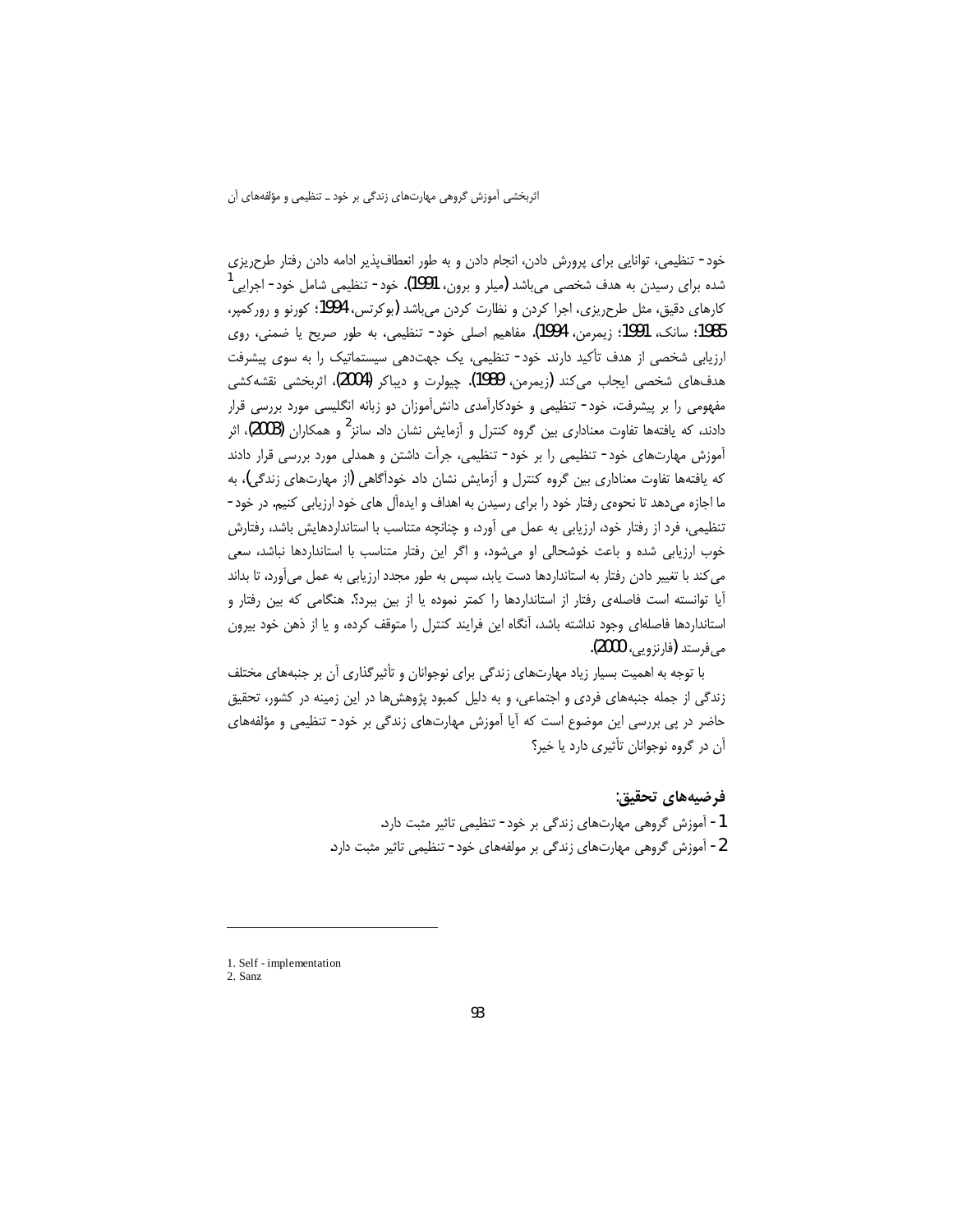طرح پژوهشن: طرح پژوهش حاضر، آزمایشی همراه با پیشآزمون ـ پسآزمون با گروه کنترل می باشد. جامعه آماری در این پژوهش عبارت بود از دانش آموزان پسر سال اول دبیرستانهای شهرستان بروجن.

روش نمونه گیری به این صورت بود که یکی از دبیرستانها به صورت تصادفی انتخاب شد که در این دبیرستان 140 دانش آموز سال اول وجود داشت. از بین این تعداد دانش آموز، 24 نفر به صورت تصادفی انتخاب، و در دو گروه آزمایش (12 نفر) و گروه کنترل (12 نفر) جایگزین شدند.

## ابز ار

**پرسشنامه خود- تنظیمی <sup>1</sup> (SRQ**): خود- تنظیمی، توانایی پرورش دادن، انجام دادن و به طور انعطاف\$پذیر ادامه دادن رفتار طرحریزی شده برای رسیدن به هدف شخصی می,باشد. فریدریک کانفر<sup>1</sup> (کانفر، دهه 1970)، میلر و برون، یک مدل هفت مرحلهای از خود- تنظیمی را فرمولبندی کردند (میلر و برون، 1991). در این مدل، ممکن است خود- تنظیمی رفتاری، به خاطر شکست یا کمبودهایی در هر كدام از اين هفت مرحله، دچار تزلزل شود:

- 1. دريافت اطلاعات مرتبط<sup>3</sup>
- 2. ارزيابي اطلاعات و مقايسه أنها با هنجارها<sup>4</sup>
	- $^5$ . راهاندازی تغییر 5
	- 4. جستجوى گزينهها<sup>6</sup>
	- 5. تنظی<sub>م</sub> یک نقشه <sup>7</sup>
		- $^8$ . اجرای نقشه $^8$
- 7. سنجيدن اثربخشي نقشه<sup>9</sup> ( كه برگشتن به مراحل 1 و 2 م<sub>و ن</sub>اشد).

پایایی SRQ بسیار بالا به نظر می رسد. در یک نمونه عمومی از 83 نفر با سطحهای مختلف از مشكلات سخت الكل، SRQ دو بار با فاصلهى 48 ساعت اجرا شد، تا پايدارى نمرات آزمايش شود

<sup>1.</sup> Self-Regulation Questionnaire

<sup>2.</sup> Kanfer

<sup>3.</sup> receiving relevant information

<sup>4.</sup> evaluating the information and comparing it to norms

<sup>5.</sup> triggering change 6. searching for options

<sup>7.</sup> formulating a plan

<sup>8.</sup> implementing the plan

<sup>9.</sup> assessing the plan's effectiveness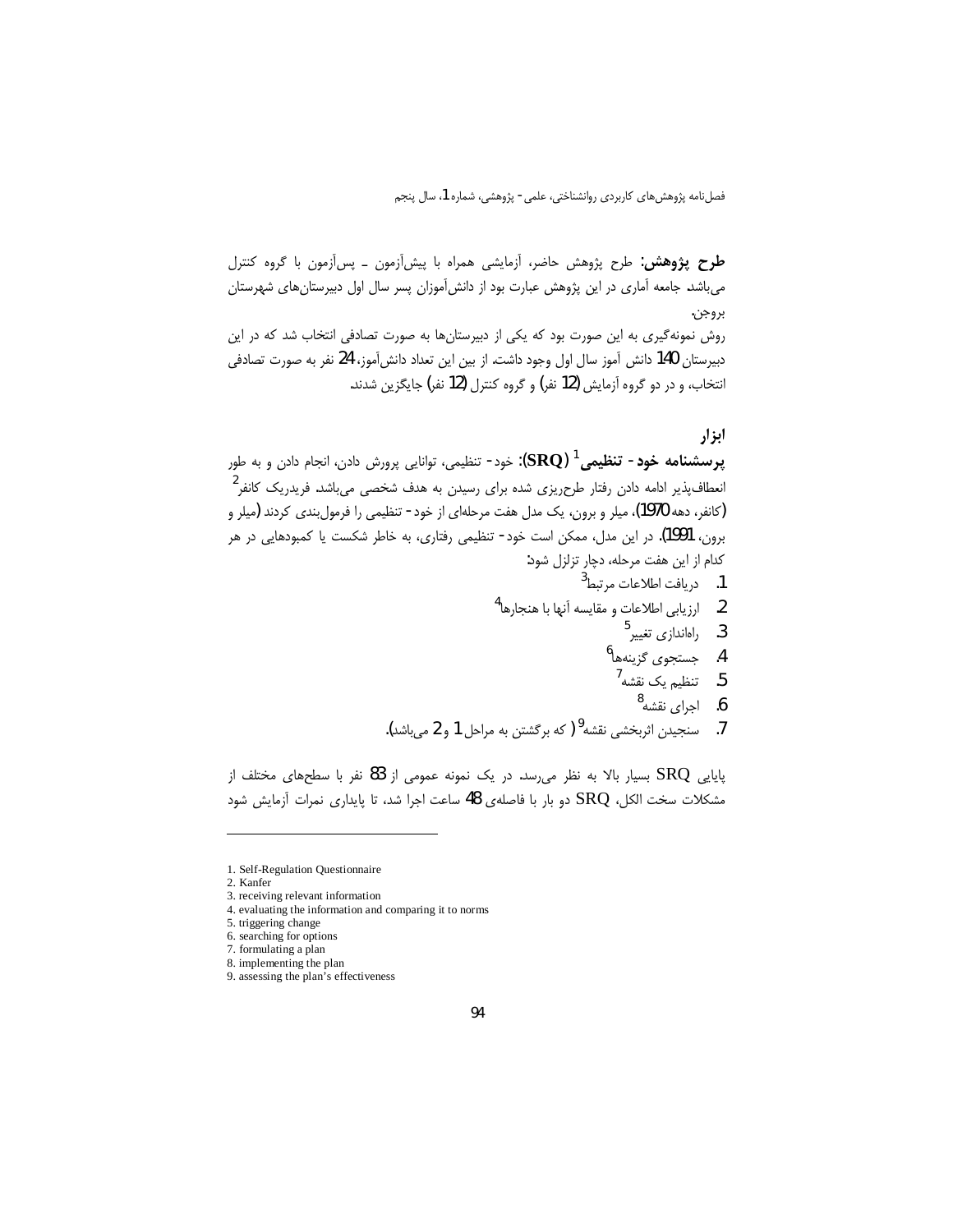$\sim$  / 0001). (آبری، براون ومیلر، 1994). پایایی آزمون—باز آزمون<sup>1</sup> برای نمرهی نهایی  $\text{SRQ}$  بالا بود p ، 95 / = r). همچنین ثبات داخلی مقیاس به طور کامل بالا بود (91/. = a). SRQ، روایی همگرای نیرومندی را از طریق اندازهگیریهای پیوسته نشان داد.

در نمونه عمومی ما (آبری و همکاران، 1994)، نمره SRQ به طور معنیداری با میزان دفعات مصرف الكل p = . /04) . p = . (23 . p = . /04) منفى نوشيدن الكل p < ./0001) . p < . (04) . همبستگی معکوس داشت. یعنی افراد با نمرههای پایین $\rm RQ$  در  $\rm SRQ$ ۵ به احتمال بیشتر الکلیهای شدید و مشکلی بودند. همچنین  ${\rm SRQ}$  به طور معنیداری معیارهای تشخیصی نشست افراد را برای وابستگی به الکل، از الکلی های شدید که به دنبال درمان نیستند و افرادی که مشکلات الکل ندارند، تشخیص داد.

در یک نمونهی 300 نفری از دانشجویان، نمره پایین SRQ با الکلی بودن، پیامدهایی (رفتارهایی) که بیشتر به الکل مربوط میشدند و فراوانی بیشتر مصرف ماریجوانا، ارتباط داشت (برون و همکاران، 1997). در یک مطالعه از دانشجویان، نمرههای  ${\rm SRQ}$  به طور معکوس با خطر ــ پذیری $^{-2}$  (1001). ${\rm p} < 1$ ، 244/. = r)، و با تكانشي بودن ( 001/. > r = -/469، p)، همچنين الكلي بودن، رانندگي پس از نوشیدن، مصرف ماری جوانا و دود کردن توتون و تنباکو رابطه داشتند.

پس از برگرداندن گویههای پرسشنامه از انگلیسی به فارسی، پرسشنامه روی 67 نفر از دانش[موزان پسر دبیرستانی اجرا شد و از آنها خواسته شد که هر کدام از گویهها را که متوجه نمیشوند، مشخص کنند. سپس این سوالات اصلاح شد و از یک متخصص درخواست شد تا گویههای فارسی را دوباره به انگلیسی برگرداند. نسخه برگردانده شده به نسخه اصلی شبیه بود. سپس نسخه فارسی نهایی در اختیار گروههای کنترل و آزمایش قرار گرفت.

# شیوهی اجرا

ابتدا تعداد 24 نفر دانش آموز پسر اول دبیرستان در دو گروه آزمایشی و کنترل جایگزین شدند. پس از یازده جلسه آموزش مهارتهای زندگی، و اعمال متغیر مستقل بر گروه آزمایش، هر دو گروه مورد آزمون مجدد قرار گرفتند و نتایج با روش های آماری مربوطه تجزیه و تحلیل شد. برنامه جلسههای آموزشی به اختصار بدین شرح میباشد:

<sup>1.</sup> test - retest

<sup>2.</sup> risk - taking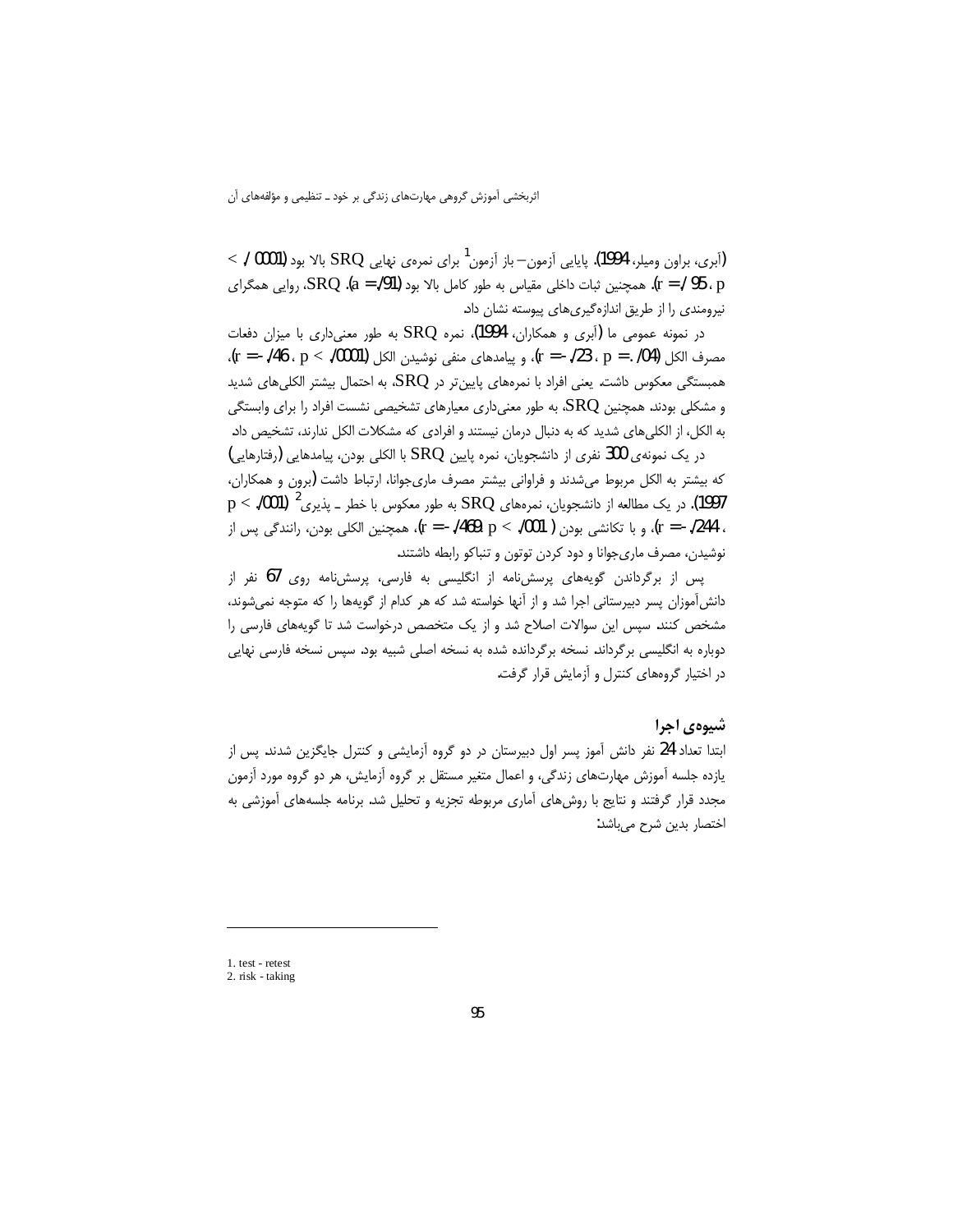**جلسه نخست**: آشنایی ایجاد انگیزه برای دانش آموزان، توضیح در مورد قوانین گروه و اهداف جلسات.

**جلسه دوم**: آشنایی دانش آموزان با مهارت خودآگاهی و همدلی آموزش موانع همدلی و مهمترین تکنیکهای همدلی.

جلسه سوم: مرور مطالب جلسه قبل، تعريف خودپنداره و دليل اهميت خودپنداره. آشنايي با مفاهيم، خود واقعي و خود ايدهآل.

**جلسه چهارم**: آموزش مهارت برقراری ارتباط مؤثر، روشهای مؤثر برای گوش کردن فعال، توصیههایی برای کارآمدتر کردن ارتباط کلامی، موانع ارتباط مؤثر،ایفای نقش و بارش مغزی.

**جلسه پنجم**: آشنایی دانش آموزان با خشم و ویژگیهای آن و افزایش توانایی آنها در زمینه مديريت خشم. تجسم موقعيت و ايفاي نقش.

جلسه ششم: آشنایی دانش آموزان با مهارت رفتار جرأتمندانه، انجام فعالیتهایی برای یادگیری رفتارهای جرأتمندانه.

**جلسه هفتم**: آشنایی دانش آموزان با خلق منفی و توانمندسازی آنها در زمینه مقابله با خلق منفی، صحبت در مورد تغییر افکار.

جلسه هشتم: آشنایی دانش آموزان با استرس و توانمندسازی آنان در زمینه مهارت مدیریت استرس.

**جلسه نهم:** آشنایی دانش آموزان با مفاهیم پایه در حل مسئله و توانمندسازی دانش آموزان در زمينه مهارت حل مسئله.

**جلسه دهم**: آشنایی و توانمندسازی دانش آموزان در زمینه مهارت تفکر انتقادی، فرایندهای شکل دهنده تفكر انتقادى (فعالانه فكر كردن، بازبيني تمام موقعيتها، مستقلانه انديشيدن، نگاه كردن به موقعیت از زوایای گوناگون و ایدهها را به شیوهای سازمان یافته مورد بحث و بررسی قرار دادن).

**جلسه یازدهم:** این جلسه با توضیح مختصری در مورد جلسات گذشته شروع، و در ادامه دانش آموزان با بیان تجربیاتی از زندگی روزمره خود، به ارائه بازخورد در مورد اثر آموزش مهارتها پرداختند. این جلسات با جمعبندی مطالب توسط مشاور و گرفتن عکسهایی برای یادبود به پایان رسید.

### بافتهها

با توجه به ماهیت مقیاس اندازهگیری که از نوع مقیاسهای جمعپذیر است، و نوع روش تحقیق که بر مبنای پژوهش آزمایشی از نوع طرحهای پیشآزمون ـ پسآزمون با گروه کنترل است، برای تجزیه و تحلیل دادهها و آزمون فرضیههای پژوهش از تحلیل کوواریانس و آزمون t مستقل استفاده شد.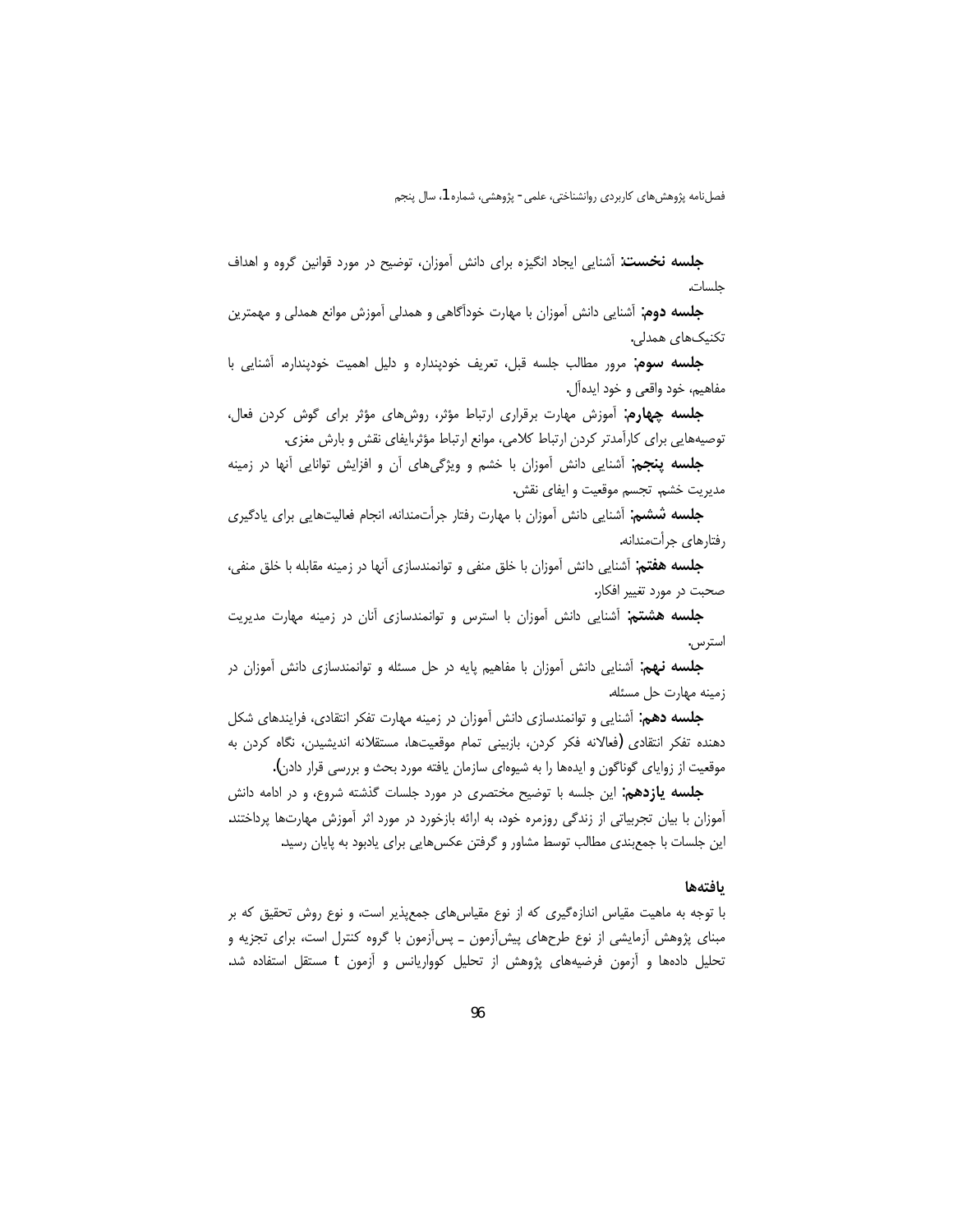شاخصهای توصیفی مربوط به نمرههای آزمودنیها در متغیر خود- تنظیمی و مؤلفههای آن در مراحل پیشآزمون و پسآزمون گروه آزمایش در جدول 1 نشان داده شده است.

| يسiزمون      |         |         | ييش[ز مون    |         |         | شاخص   |                  |  |
|--------------|---------|---------|--------------|---------|---------|--------|------------------|--|
| انحراف معيار | ميانگين | فراواني | انحراف معيار | ميانگين | فراواني | گروه   | متغير            |  |
| 3/23         | 35/08   | 12      | 4/37         | 27/75   | 12      | أزمايش | دريافت اطلاعات   |  |
| 5/35         | 27/58   | 12      | 4/01         | 26/41   | 12      | گواه   |                  |  |
| 3/27         | 33/75   | 12      | 3/60         | 30/08   | 12      | أزمايش | ارزيابي اطلاعات  |  |
| 3/08         | 28/58   | 12      | 2/80         | 27/75   | 12      | گواه   |                  |  |
| 2/87         | 33/33   | 12      | 3/27         | 30      | 12      | أزمايش | راه اندازي تغيير |  |
| 3/02         | 29/66   | 12      | 4/73         | 28/50   | 12      | گواه   |                  |  |
| 3/77         | 36/25   | 12      | 4/14         | 31/50   | 12      | أزمايش | جستجوى گزينهها   |  |
| 6/22         | 33/41   | 12      | 4/88         | 31/25   | 12      | گواه   |                  |  |
| 3/77         | 33/41   | 12      | 1/92         | 23/91   | 12      | أزمايش | طراحى نقشه       |  |
| 6/22         | 25/58   | 12      | 4/79         | 25/33   | 12      | گواه   |                  |  |
| 3/45         | 34/50   | 12      | 5/20         | 25      | 12      | أزمايش | اجراى نقشه       |  |
| 4/83         | 26/50   | 12      | 4/84         | 27/75   | 12      | گواه   |                  |  |
| 3/31         | 35/50   | 12      | 3/31         | 28/58   | 12      | أزمايش | سنجش اثر نقشه    |  |
| 4/03         | 30/66   | 12      | 4/03         | 28/50   | 12      | گواه   |                  |  |
| 13/06        | 241/83  | 12      | 12/81        | 196/83  | 12      | أزمايش |                  |  |
| 15/48        | 202     | 12      | 16/49        | 195/50  | 12      | گواه   | خود تنظیمی کل    |  |

جدول 1. دادههای توصیفی نمرات خودتنظیمی گروهها در مرحله پیش[زمون و پس[زمون

همان طور که در جدول 1 مشاهد می شود، میانگین نمرات آزمودنی ها در متغیرهای دریافت اطلاعات، ارزیابی اطلاعات، راهاندازی تغییر، جستجوی گزینهها، طراحی نقشه، اجرای نقشه، سنجش اثر نقشه و خودتنظیمی کل گروه آزمایش در پسآزمون نسبت به پیشآزمون افزایش داشته است. قبل از تحلیل كواريانس ابتدا پيش فرضهاى تحليل كواريانس بررسى شد. براى بررسى مفروضه نرمال بودن توزيع دادهها از آزمون كولموگورف- اسميرنف استفاده شده است. نتايج آزمون كولموگورف- اسميرنف نشان داد که متغیر خودتنظیمی و مؤلفههای آن دارای توزیع نرمال هستند (p  $\geq$  0/05). از آزمون لوین برای بررسی مفروضه همگنی واریانسها استفاده شد. نتایج نشان داد مقدار f برای تمام متغیرها به جز متغیر طراحی نقشه در مرحله پیش[زمون معنادار نیست D  $(0/5)$ . لازم به ذکر است که اگر حجم نمونه برابر باشد، این فرض برای تحلیل کوواریانس مشکل زیادی ایجاد نمی-كند (شيولسون، 1384)، لذا فرض يكساني واريانسهاي دو گروه پذيرفته ميشود و مي توان تحليل كوواريانس را اجرا كرد.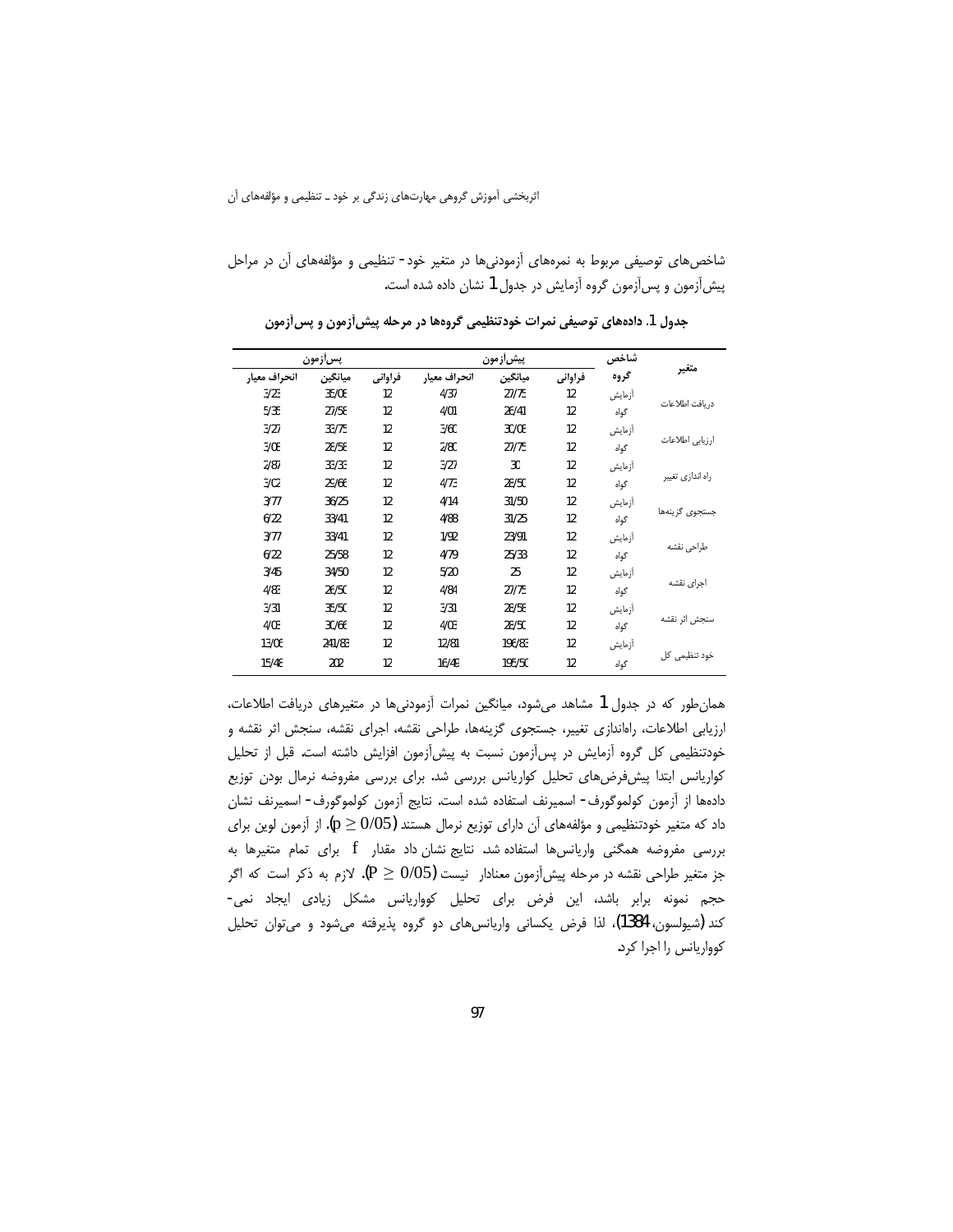مفروضه همگنی شیب رگرسیون، فقدان تعامل بین گروه ها و نمرات پیش[زمون را بررسی می کند. اگر تعامل وجود نداشته باشد، یعنی شیب رگرسیونی یکسان است. رگرسیون در متغیر خودتنظیمی یکسان بود و بین گروهها و نمرات پیش آزمون تعامل وجود ندارد. بعد از بررسی پیش نیازها و پیش فرضهای تحلیل کواریانس، در ادامه به منظور مقایسه نمرات آزمودنیهای گروه آزمایش و گواه در مرحله پیشآزمون، جهت مشخص شدن این که آیا گروهها در پیش آزمون مشابه هم هستند یا نه، از آزمون t گروه های مستقل استفاده شد. نتايج جدول نشان داد با توجه به مقدار t محاسبه شده، تفاوتها معنادار نيستند (p≥0/05). بنابراین، نتیجه گرفته میشود که در متغیر خودتنظیمی و مؤلفههای آن در مرحله پیش آزمون تفاوتی بین نمرات آزمودنیها در دو گروه آزمایش و گواه وجود ندارد. این نتیجه بدین معنی است که اطلاعات قبلی گروهها در متغیر خودتنظیمی و مؤلفههای آن برابر است.

پس از این که مشخص شد بین گروه آزمایش و گواه در مرحله پیشآزمون تفاوت معناداری وجود ندارد، برای آزمون فرضیههای پژوهش از تحلیل کوواریانس استفاده شد.

| جدول 2. تحلیل کواریانس مربوط به تأثیر أموزش مهارتهای زندگی |
|------------------------------------------------------------|
| ير خود ــ تنظيمي کل و مؤلفههاي آن                          |

| س و سوستگی ن<br>سيسى<br>بر -ر- |          |             |         |       |         |         |                 |  |  |  |
|--------------------------------|----------|-------------|---------|-------|---------|---------|-----------------|--|--|--|
| ضريب                           | سطح      | $\mathbf F$ | ميانگين | درجه  | مجموع   | منبع    | متغير           |  |  |  |
| اتا                            | معناداري |             | مجذورات | أزادي | مجذورات | تغييرات |                 |  |  |  |
| 0/70                           | 0/000    | 50/16       | 9269/51 |       | 9269/51 | گروه    | خودتنظیمی کل    |  |  |  |
|                                |          |             | 184/80  | 21    | 3880/80 | خطا     |                 |  |  |  |
| 0/47                           | 0/000    | 19/19       | 261/03  | 1     | 261/03  | گروه    | دريافت اطلاعات  |  |  |  |
|                                |          |             | 13/59   | 21    | 285/57  | خطا     |                 |  |  |  |
| 0/34                           | 0/000    | 11/07       | 10/97   | 1     | 10/97   | گروه    | ارزيابي اطلاعات |  |  |  |
|                                |          |             | 9/92    | 21    | 208/48  | خطا     |                 |  |  |  |
| 0/30                           | 0/000    | 9/25        | 51/82   | 1     | 51/82   | گروه    | راهاندازى تغيير |  |  |  |
|                                |          |             | 5/60    | 21    | 117/64  | خطا     |                 |  |  |  |
| 0/21                           | 0/032    | 5/31        | 49/14   | 1     | 49/14   | گروه    | جستجوى تغيير    |  |  |  |
|                                |          |             | 9/24    | 21    | 184/85  | خطا     |                 |  |  |  |
| 0/52                           | 0/000    | 23/52       | 459/02  | 1     | 459/02  | گروه    | تنظيم نقشه      |  |  |  |
|                                |          |             | 19/51   | 21    | 409/73  | خطا     |                 |  |  |  |
|                                |          |             |         | 24    | 21838   | کل      |                 |  |  |  |
| 0/57                           | 0/000    | 28/85       | 443/55  | 1     | 443/55  | گروه    | اجرای نقشه      |  |  |  |
|                                |          |             | 15/36   | 21    | 322/75  | خطا     |                 |  |  |  |
| 0/60                           | 0/000    | 32/63       | 141/64  | 1     | 141/64  | گروه    | سنجش اثر نقشه   |  |  |  |
|                                |          |             | 4/34    | 21    | 91/13   | خطا     |                 |  |  |  |

پس از کنترل اثر پیش[زمون، تأثیر آموزش مهارتهای زندگی بر نمرات پس[زمون دو گروه آزمایش و کنترل در متغیر خود- تنظیمی و مؤلفههای آن بررسی شد. همان طور که دادههای جدول 2 نشان می-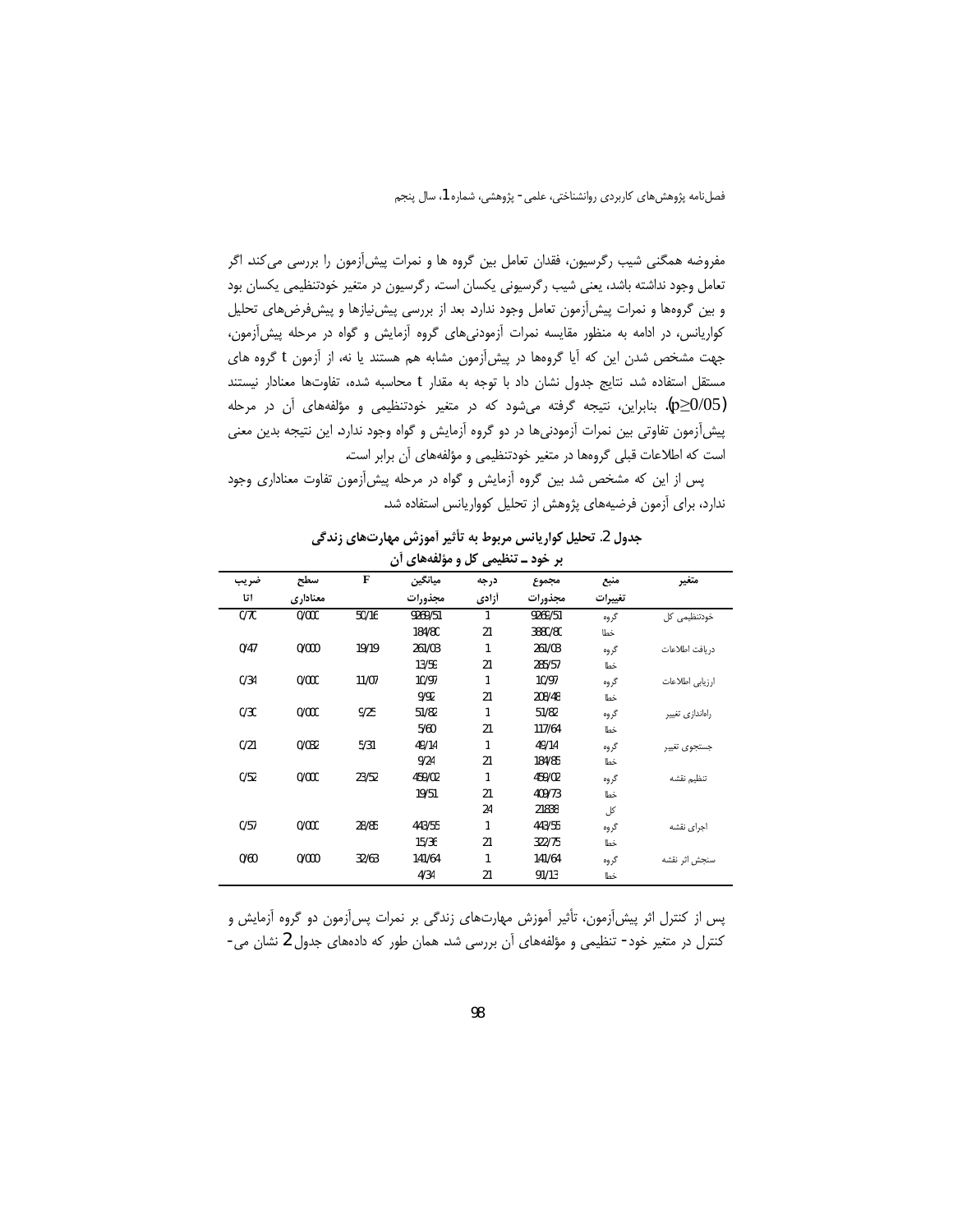دهند، بین میانگین دو گروه در خود- تنظیمی و مؤلفههای آن تفاوت معناداری در سطح (p<0/05)، وجود دارد.

# بحث و نتيجهگيري

با توجه به اینکه تعریف یادگیری، ایجاد نوعی تغییر در رفتار میباشد، میتوان هدف هر آموزشی را نیز تغییر رفتار دانست. آموزش می تواند تغییر را در سطوح و جنبههای مختلفی ایجاد کند. گاهی تغییر در سطح دانش و اطلاعات انجام مىشود. يعنى فقط ميزان معلومات فرد افزايش پيدا مى كند. البته أخرين سطح تغییر، تغییر در رفتار است. در مهارتهای زندگی نیز هدف نهایی آموزش، تغییر رفتارهای مشکلساز و ایجاد رفتارهای جدید و سازگارانه است (فتی و همکاران، 1385). در این پژوهش، اثربخشی آموزش گروهی مهارتهای زندگی بر شادکامی و خود- تنظیمی نوجوانان مورد بررسی قرار گرفت و نتایج نشان داد که اًموزش مهارتهای زندگی با رویکرد شناختی- رفتاری بر خود- تنظیمی و مؤلفههای آن در نوجوانان تأثیر مثبت دارد. فرضیه اول پژوهش حاضر این بود که آموزش گروهی مهارتهای زندگی بر خود- تنظیمی نوجوانان تأثیر مثبت دارد. دادهها نشان داد که بین میانگین دو گروه تفاوت معناداری وجود دارد. نتایج این پژوهش با پژوهش سانز و همکاران (2003)، مشابهت دارد. آنها اثر آموزش مهارتهای خود- تنظیمی را بر خود- تنظیمی، جرأت داشتن و همدلی مورد بررسی قرار دادند که یافتهها تفاوت معناداری بین گروه کنترل و آزمایش نشان داد. مهارتهای زندگی به ما اجازه میدهد تا نحوهی رفتار خود را برای رسیدن به اهداف و ایدهآلهایمان ارزیابی کنیم. در خود- تنظیمی، فرد از رفتار خود، ارزیابی به عمل آورده و چنانچه متناسب با استانداردهایش باشد، رفتارش خوب ارزیابی شده و باعث خوشحالی او میشود، و اگر این رفتار متناسب با استانداردها نباشد، سعی می کند با تغییر دادن رفتار به استانداردها دست یابد، سپس مجدداً ارزیابی به عمل میآورد تا بداند آیا توانسته است فاصلهی رفتار از استانداردها را کمتر نموده یا از بین ببرد. هنگامی که بین رفتار و استانداردها فاصلهای وجود نداشته باشد، آنگاه این فرایند کنترل را متوقف کرده و یا از ذهن خود بیرون میفرستد (فارنزویی<sup>!</sup>، 2000). همچنین با توجه به اینکه انگیزش، شناخت و فراشناخت، که از اجزای اصلی مدلهای خود- تنظیمی و یادگیری خود نظم بخشی هستند (زیمرمن، 1986)، از طریق آموزش مهارتهای زندگی قابل دستیابی هستند، بنابراین می توان نتیجه گرفت که آموزش مهارتهای زندگی موجب افزایش خود- تنظیمی افراد میگردد. فرضیه دوم پژوهش حاضر این بود که آموزش گروهی مهارتهای زندگی بر مؤلفههای خود-تنظيمي (دريافت اطلاعات، ارزيابي اطلاعات، راهاندازي تغيير، جستجوي گزينهها، تنظيم نقشه، اجراي نقشه و سنجش اثر نقشه) تأثیر مثبت دارد. دادهها نشان داد که بین میانگین دو گروه در خرده

1. Franzoi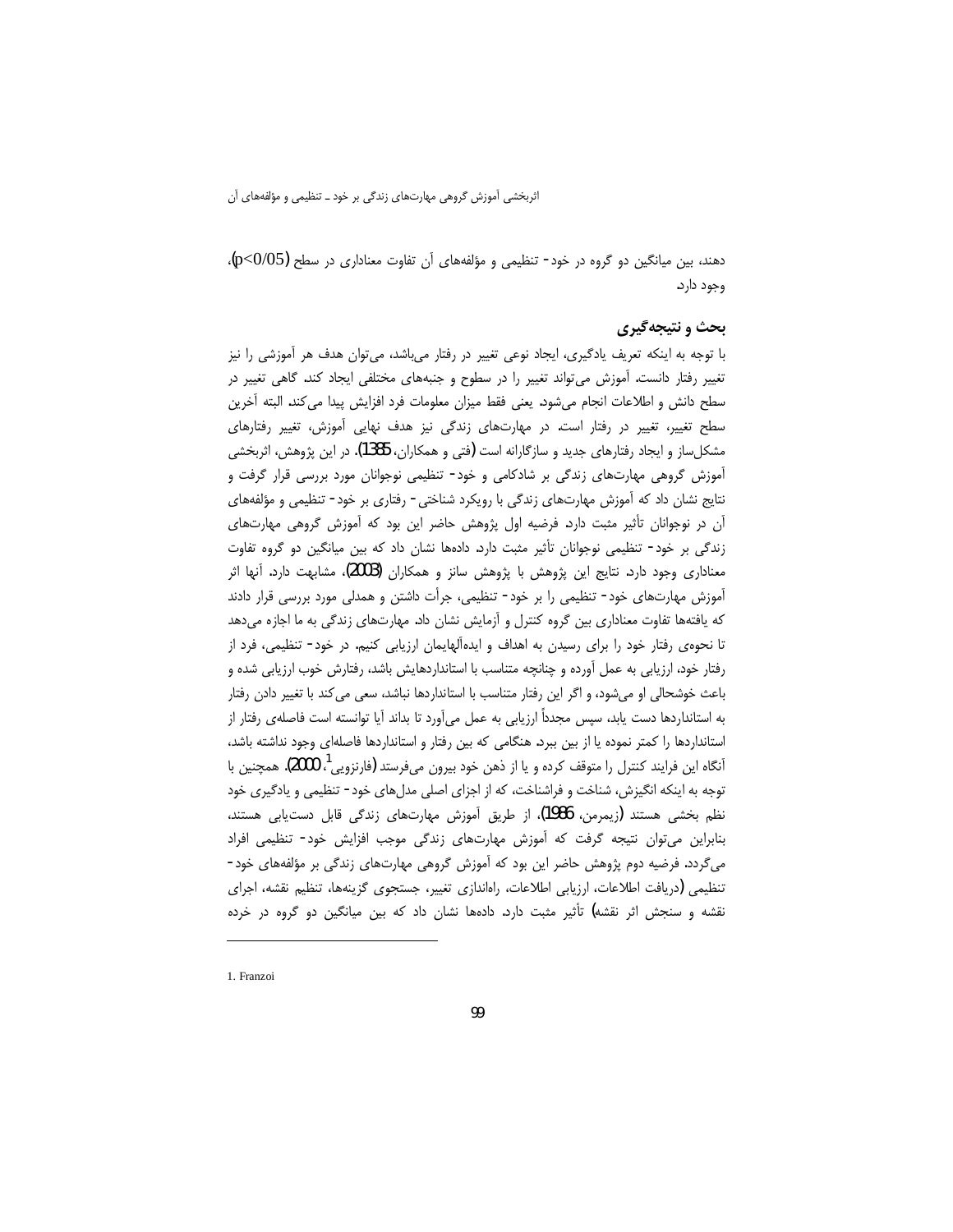مقیاس های خود- تنظیمی تفاوت معناداری وجود دارد. هنگام کودکی، انسان جهان را فقط از نقطهنظر خود درک می کند. در طول رشد و در تماس با افراد دیگری که نقطهنظرهای متفاوتی داشتند، به مرور زمان متوجه می شود که نقطه نظرات او تنها راه دیدن موقعیت و شرایط نیستند. در مورد بسیاری از موضوعات و مشکلات مهم زندگی، یک نقطهنظر به تنهایی کافی نبوده و نمی تواند درک کافی و رضایتبخشی را ایجاد کند، لذا برای افزایش دانش و اطلاعات خود، باید دنبال منابع اطلاعاتی دیگر باشیم. مهارتهای مختلف زندگی این امکان را برای فرد فراهم میأورد که اطلاعات زیادی در زمینههای مختلف به دست بیاورد. با توجه به مطالب ذکر شده، می¤وان نتیجه گرفت که آموزش مهارتها بر متغیر دریافت اطلاعات تأثیر دارد. وقتی هدف فرد مشخص باشد، برای رسیدن به هدف نقشهای طراحی می کند که در این نقشه فرد اطلاعات را ارزیابی، اطلاعات مفید را ذخیره، و اطلاعات غلط را دور می ریزد. در مهارت حل مسئله و تصمیم گیری، و همچنین تفکر نقاد از افراد خواسته می شود که اطلاعات موجود را مورد ارزیابی و بررسی قرار دهند، همیشه پذیرای راهها و تجارب جدید باشند، و در برخورد با مسائل از یک شیوهٔ تکراری و یکنواخت استفاده نکنند. از طرف دیگر، خودکارآمدی درکشده، نقش تعیین کنندهای بر خود انگیزشی و خود- تنظیمی رفتار افراد دارد. زیرا باور خودکارآمدی بر گزینش اهداف چالش آور، میزان تلاش و کوشش در انجام وظایف، میزان استقامت و پشتکاری در رویارویی با مشکلات و میزان تحمل فشارها اثر میگذارد. باور خودکارآمدی از طریق این تعیین کنندهها بر رفتار انسان نقش اساسی را ایفا می کند. زیمرمن (1989)، اظهار می کند که میان باورهای خودکارآمدی و فرایند خودتنظیمی ارتباط تنگاتنگ وجود دارد. افرادی که نسبت به تواناییهای خود تفکر مثبتی دارند، انتظار پیامدهای مطلوب از طریق عملکرد خوب را دارند، ولی افراد دارای تفکر منفی نسبت به توانایی-های خود، انتظار عملکرد ضعیفی را از خود دارند. با توجه به اینکه آموزش مهارتهای زندگی موجب افزایش عزت نفس (یکی از مؤلفههای خودآگاهی)، و دیدگاه مثبت فرد نسبت به تواناییهای خود میشود، می توان نتیجه گرفت که مهارتهای زندگی بر مؤلفه خودکارآمدی تأثیرگذار است و زمینه را برای راهاندازی تغییر در فرد فراهم میکند. در آموزش مهارتها به افراد آموزش داده می شود که در برخورد با مسائل و مشکلات همیشه یک راهحل ثابت وجود ندارد. در مهارت حل مسئله و مهارت تصمیمگیری از افراد درخواست میشود که پس از پذیرش موقعیت، مشکل را به صورت روشن تعریف، و سپس به بارش فکری راهحلها بپردازد. در ادامه از بین راهحلها بهترین راهحل را انتخاب و اجرا نماید، و در پایان به ارزیابی نتایج اجرای راهحل بپردازد. همچنین به افراد آموزش داده میشود که باید نسبت به تجارب جدید باز و پذیرا بود تا بتوان بهترین گزینه را برای برخورد با مسائل انتخاب نمود. مطالب بیان شده، حاکی از تأثیر آموزش مهارتهای زندگی بر متغیر جستجوی گزینهها است. این تحقیق با پژوهشی که چیولرت و دیباکر (2004)، در زمینه اثربخشی نقشهکشی مفهومی بر پیشرفت، خود- تنظیمی و خودکارآمدی دانشآموزان انجام دادهاند، و همچنین یافتههای این تحقیق با نتایج سعادتزاده (1389)،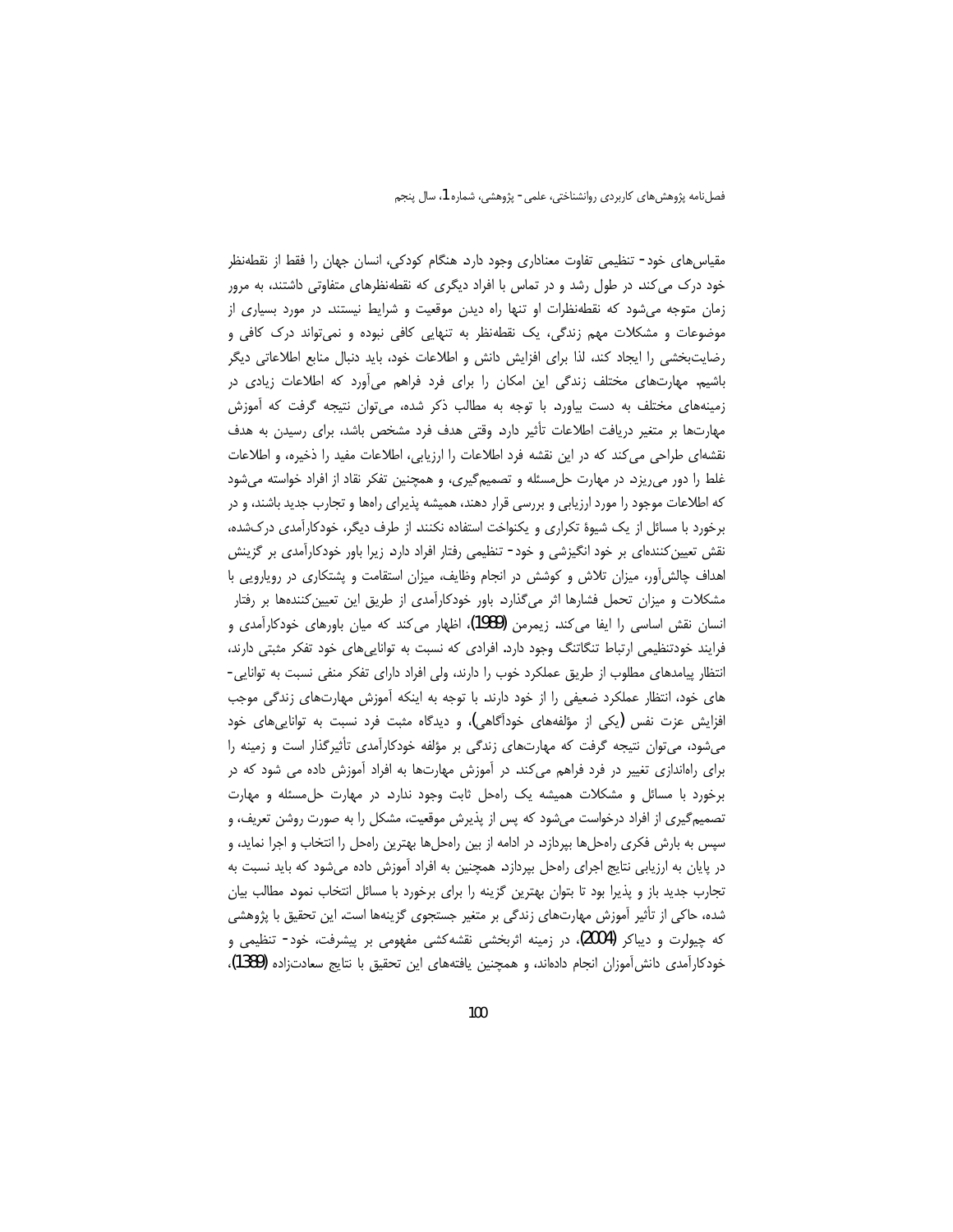همسو بود. یکی دیگر از مهارتهای زندگی، مهارت طرحریزی و سازماندهی کارهاست. این مهارت پس از مهارت هدف\$ذاری و تصمیمگیری مطرح میشود. بدون طرح٫یزی و سازماندهی درست ممکن است كارهايي انجام بدهيم كه نياز به انجام أنها نباشد و يا كارهايي را كه نياز به انجام أنها داريم به موقع انجام ندهیم و فرصتها را از دست بدهیم (دهستانی، 1390). در برنامه آموزش مهارتهای زندگی به افراد آموزش داده میشود که پس از تعیین اهداف که بر اساس توانایی و امکانات فرد باید صورت بگیرد، به برنامهریزی و سازماندهی جهت رسیدن به این اهداف بپردازد. بعد از این مرحله فرد باید به دنبال تولید، خلق و پیدا کردن راهحلهای متعدد و متفاوت بپردازد و راهحلی را انتخاب کند که بیشترین سود و کمترین زیان را داشته باشد. در ادامه فرد رامحل انتخابی خود را اجرا کرده، آثار و نتایج آن را بر خود و دیگران مورد ارزیابی قرار میدهد و پس از دریافت بازخورد، دست به تغییرات لازم برای رسیدن به نتایج بهتر میزند. بنابراین، می¤وان نتیجه گرفت که آموزش مهارتهای زندگی بر طراحی، اجرا و سنجیدن اثر نقشه تأثیر مثبت دارد. در نهایت با توجه به یافتههای پژوهش پیشنهاد میشود:

1- أموزش مهارتهاى زندگى به والدين همراه با نوجوانان، باعث اثربخشى بيشتر چنين أموزش،هايي می گردد.

2- به نظر می٫رسد تدریس مهارتهای زندگی (که یکی از وظایف مشاور مدرسه محسوب می٬شـود)، در مقاطع مختلف تحصيلي، باعث افزايش سطح سلامت روان و خودكارآمدي بيشتر دانش آموزان شود. 3- تنظیم مجموعه آموزشی مهارتهای زندگی بر اساس ویژگـیِهـای مختلـف گـروه سـنی از جملـه ویژگیهای فرهنگی، قابلیت تعمیمپذیری چنین تحقیقاتی را افزایش میدهد.

4- از آنجا که مداوم بودن آموزش، و تکرار و تمرین آموختهها باعث تغییر رفتار و نگرش فرد می شود، به نظر می رسد انجام آزمون های پیگیری و تحقیقات طولی در این زمینه باعث تبیین بهتر مسـأله تحقیــق شود.

## منابع

- پوراحمدی، الناز؛ جلالی، محسن (1386). تاثیر آموزش مهارت های زندگی بر کاهش شدت علایم اختلال رفتار مقابله ای و بی اعتنایی (ODD) دانش آموزان پسر هشت تا 10 ساله، *پژوهشهای نوین روانشناختی، 2* 32 – 15
- حاجاميني، زهرا؛ اجلي، امين؛ فتحي آشتياني، علي؛ عبادي، عباس؛ ديبايي، مـارال؛ دلخـوش، مرجـان (1387). بررسـي تـأثير آموزش مهارتهای هیجانی نوجوانان، *مجله علوم رفتاری، 2*، 269-263

دهستاني، منصور (1390). *مهارتهاي زندگي*. قم: نشر ميم

- سعادتزاده، روح الله (1389). *اثربخشي مشاوره راهحل محور بر خود تنظيمي و پيشرفت تحصيلي دانش آموزان دبيرستاني*. یایان نامه کارشناسی ارشد. دانشگاه تهران
- شیولسون، ریچارد (1384). *استدلال آماری در علوم رفتاری*. ترجمه علیرضا کیامنش. تهران: انتشارات جهاد دانشگاهی واحد علامه طباطبايي